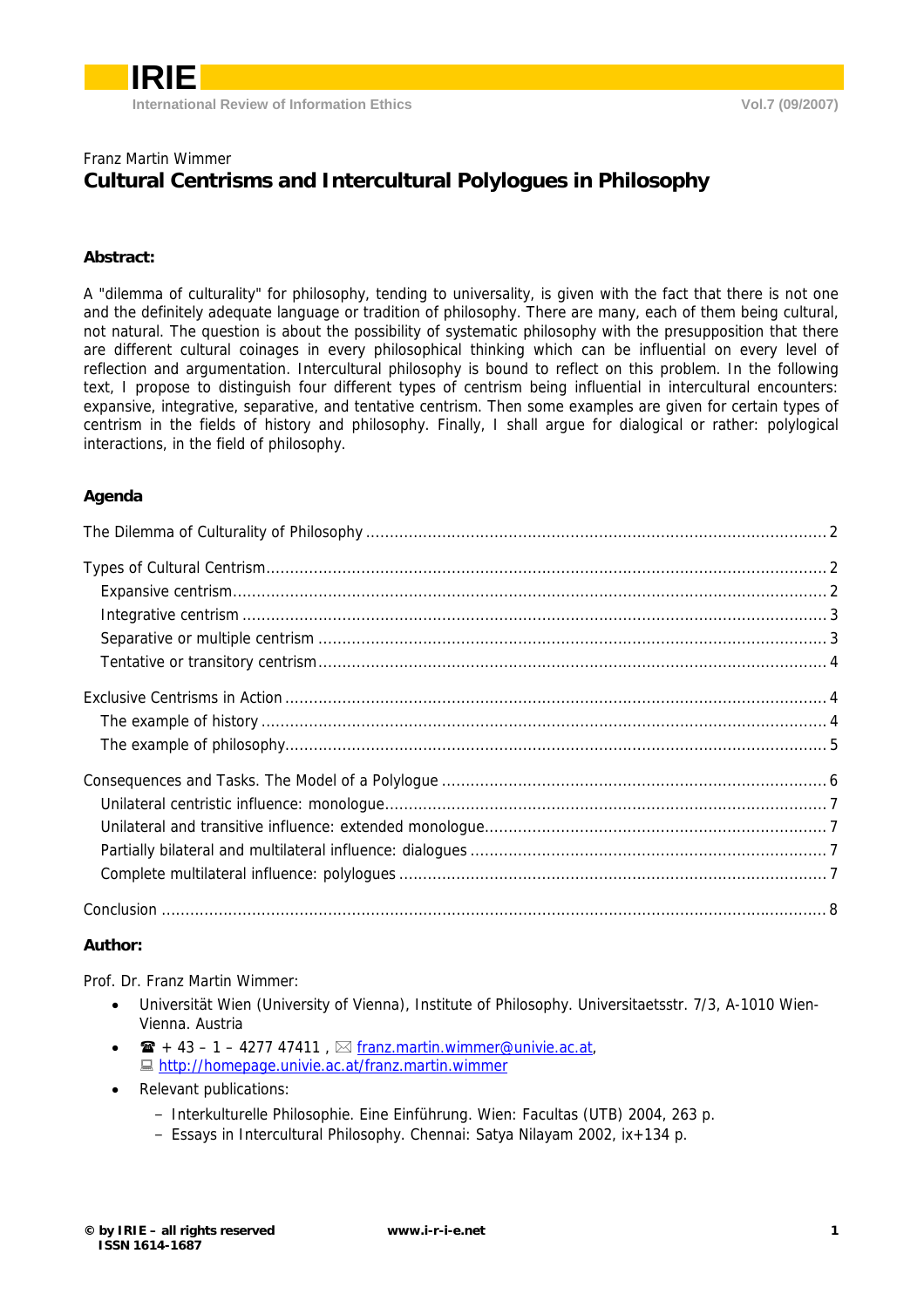# <span id="page-1-0"></span>**The Dilemma of Culturality of Philosophy**

The project of philosophy I understand to be fundamentally a trial to ascertain insights concerning basic ontological, epistemological and normative questions, and to express such insights adequately, thereby making them approachable and arguable in an intersubjective way. With respect to its content, philosophy can be characterised in a traditional (Western) way as dealing with either ontological, or epistemological, or else ethical questions, in order to clarify concepts and propositions connected with such fields. Philosophy, we may say, basically tries to solve questions of ontology or epistemology, or ethics. It does so by way of argumentation, which means that reason and logic in some way or other are to be expected as being universally used. With respect to its form, philosophy is developing definitions as well as some sort of meta-language, which allows making explicit general statements.

Philosophy in this technical sense of the word can be found in the heritages of different ancient societies, although one must not agree that it has developed in literally any human group. Therefore, philosophy in a technical sense is neither the unique outcome of only one – say, the Greek or Occidental – heritage, nor must we assume that it can be found in the traditions of all and every societies or cultures. It may be safe to look for philosophical contributions in some of the Eurasian populaces beginning with the axial period (800 to 200 BCE, approximately) as Karl Jaspers and others suggested. But there have to be considered equally origins of philosophising in sub-Saharan Africa, in Arabic Islam, or in pre-Spanish America, to mention but the most eminent cases. The crucial point is that we have to deal with several origins of later philosophies, originating in societies that were different linguistically, socially, and with respect to their worldviews and religions. Some of those traditions, especially the traditions of ancient China, India, Greece, as well as the aforementioned ones, still remain influential in today's societies in such a way that different orientations are provided which may be incompatible with each other in some respects.

At the same time by the process of modernisation and globalisation is given the necessity to promote or at least to develop common ideas. The fundamental question for philosophy in such a situation consists in the need to question about the conditions of the possibility of systematic philosophy with A "dilemma of culturality" for philosophy, tending to universality, is given with the fact, irritating for every argumentation, that there is not one and the definitely adequate language or tradition of philosophising. There are many, each of them being cultural, not natural. Here, more is at stake than just a completion of Eurocentric historiography of philosophy by the depiction of non-Occidental traditions and by comparisons with them, if we are to be entitled to talk about interculturally oriented philosophy at all.<sup>1</sup> The Latin prefix "inter-" is denoting a mutual relat[ion](#page-1-1)ship, and it may suffice hinting to the fact that we are using the adjective "intercultural" with respect to the noun "philosophy". Thereby it is indicated that what is under consideration is not some sort of "philosophical" or "historiographical" interculturality, but is merely philosophy. However, philosophy in such a way that this discipline itself has to reflect constantly its own concepts, questions, and methods with respect to the fact of its own culturality.

One of the consequences from such a situation is, that one inevitably has to interpret the thoughts of others by one's own concepts and categories. Given this fact the question arises, whether such a "centrism", inevitable as it may be, always works along identical lines. I want to show that there are different types of centrism, whose differences are relevant to philosophy and to chances and forms of intercultural encounters.

## **Types of Cultural Centrism**

### **Expansive centrism**

1

By "expansive centrism" we can understand the idea that "the truth" about something, or "the optimum" of a certain way of life be already reached definitely, and therefore has to be disseminated everywhere.

<span id="page-1-1"></span><sup>1</sup> For comparative philosophy cf. Bahm, Archie J.: Comparative Philosophy., p. 7: "It (viz. comparative philosophy, FW) is not preoccupied directly with the solution of particular problems, such as the nature of truth or self or causality." If Bahm is right, one seriously has to doubt the "philosophical" impact of such comparisons.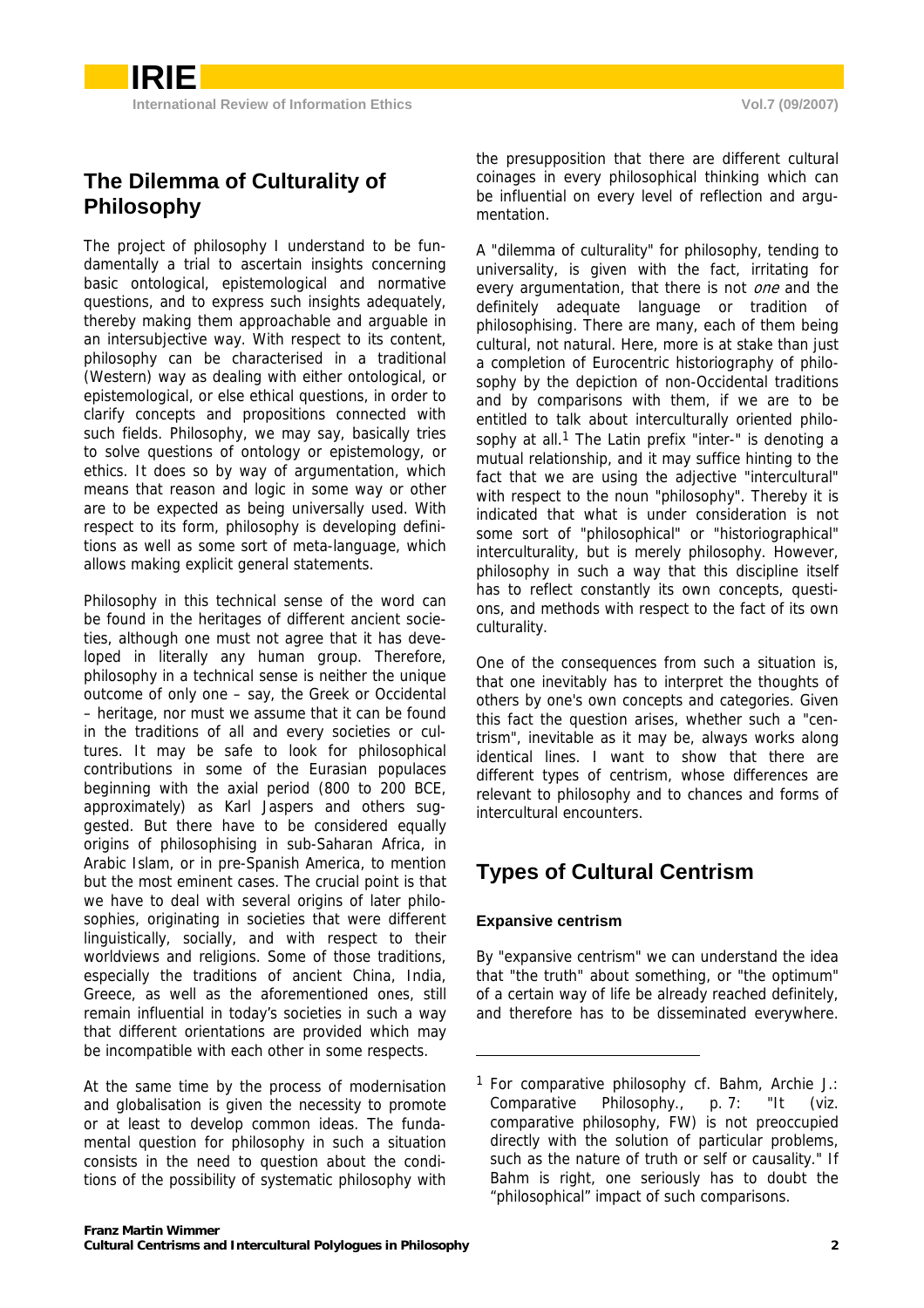<span id="page-2-0"></span>

Such an idea can be read from the Christian gospel as well as from the theories about the necessity of modernising and civilising non-European humankind.

The idea is: There is a centre, where reigns true faith, definite knowledge, objective progress. And there is a periphery, ruled by paganism and superstition, backwardness and underdevelopment.

It is the task of the centre in that perspective, to expand and to supersede, ultimately to eliminate everything else. That leads to the imagination of a monologic process, a proclamation of salvation in religious, of prosperity and happiness in secular sense.

Since it is essential in such an idea that there are no serious alternatives to the "truth" or the "optimum" proclaimed, the imagined monologue has to go to all directions, but that no response from elsewhere ought to touch on the centre. Therefore, we can sketch this type of expansive centrism in the following way:



#### **Integrative centrism**

A second type, which can be coined "integrative centrism" may start from the same conviction about the objective superiority of one's own ways of thinking and living, but may at the same time be convinced that no particular activity be necessary to overcome rivals. One's own way could be thought to be attractive in such degree that it would be sufficient in itself to attract and to integrate others.

Such an idea can be met with in classical Confucianism, when Mencius is discussing the question how to gain power.

The task of the centre in such a view consists in the permanent maintenance or restitution of what is known to be the right order. No further activity of the centre is thought to be necessary, since the attractivity of the centre is so strong that every activity comes from the periphery, aiming to adapt oneself to the way of the centre.

With such an idea the result is a monologic process, too, in the sense of offering the good way of life.

There can be no more alternatives to that offer than is the case with the first typos. In both cases there is a complete antithesis of one's own way, hold to be the only right way, and the many foreign ways on the other side.

Both types, too, have in common that there is nothing valuable to be expected from the outside and that therefore the differing ways of thinking and living ultimately will vanish. The idea of an "integrative centrism" can be imagined in the following way:



It is the common conviction to both these types of centrism that their respective ways of thinking and acting are hold to be without rival. In this sense, the conviction not only of superiority, but also of exclusivity prevails.

True dialogues – and polylogues as well – in philosophy not only require that the participants are open to each other's arguments, but also that they are convinced of their own way of thinking, not giving up them without sufficient reasons. This leads to a decisive question: Are there orientations, which are compatible with the conviction of the optimality of one's own way of thinking, and do not imply the assertion of exclusive validity or truth?

The question will be decisive, if we accept the description of the situation of philosophy in the process of globalisation given above. It implies that there will coexist orientations, which are not congruent, which even can be incompatible, but are rooted in well-developed and differentiated discourses. If, under such conditions, something valuable is expected to result from encounters, we will have to look for types of "centrism", which are not exclusivistic.

#### **Separative or multiple centrism**

We can distinguish a third attitude, which accepts that there coexist several or many convictions side by side. They may tolerate each other, there may even been mutual esteem, so that the situation is characterised by a multitude of separate "centres".

In this perspective, diversity and multiplicity, not homogeneity is basically accepted in a "multi-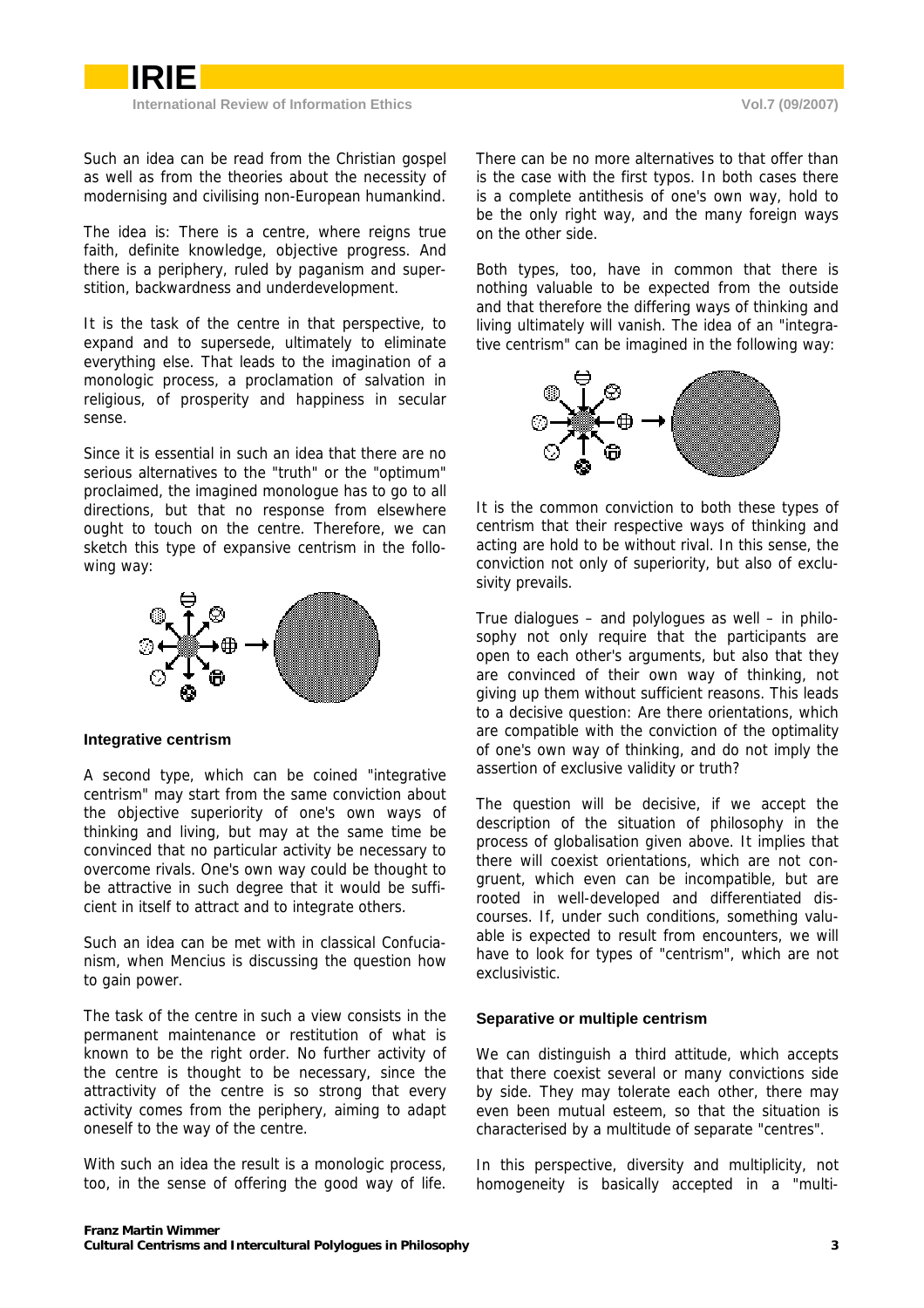<span id="page-3-0"></span>

cultural" understanding. The danger of such a view – probably fatal for philosophy – can be that differences are seen to be insurmountable, as if they were naturally, not culturally conditioned.

The main task of the various centres in this view will consist in the conservation of their respective identity and heritage, and in the differentiation from other traditions. These traditions will persist in neat segregation from each other. Under certain conditions, they will tolerate each other, but they will not allow influences in questions of "truth" and "values", there will be no discourse between them. The situation can be illustrated as follows:



#### **Tentative or transitory centrism**

Another type of centrism can be seen as transitory or tentative, allowing both the conviction of being right, and openness to basically different views of others, which are equally convinced of being right. It may even be a necessary condition for an adequate understanding of the other's conviction, that I am "absolutely" sure about mine. Here too, plurality and not uniformity is thought to be fundamental, though in such a way that every concrete instance of thinking is not hold to be final, but provisional. Suppose that there are four possible participants in a dialogue or polylogue on some issue, any one of them can be interested in the other, and open to them in a different grade. Any of them is acting and thinking from their respective field of evidence, all of them have "cultural coinages". Still, these conditions may lead to processes of influencing which can be intended to develop mutual argumentation.

Every participant in such a situation remains a "centre", but none of these "centres" is hold to be the definite stand. Everyone fundamentally agrees that there may be views and insights, different and even contrary to his or her own. When there are sufficient motives to dialogues, each "centre" will try to convince the others or some of them, if they are philosophising at all. By a process of convincing I understand a qualified form of influencing somebody, which ought to be distinguished from manipulating as well as from persuading. All of these expressions and respective argumentative actions

have in common, that they aim to change somebody's opinions or ways to behave and act. However, only processes of convincing ought to be considered being decisive, even if persuading as well as manipulating practically may lead to the same effects.

In a tentative understanding of being "centres", there will be persistence and openness, acceptance of arguments, and criticism of others, which may be seen as follows:



### **Exclusive Centrisms in Action**

Every one of the four mentioned types of apprehending and criticising thinking different from one's own, is developing certain strategies to demonstrate its own superiority. In this sense, every type is centrist. They differ according to the different hierarchies of knowledge and abilities they imply, and consequently in the difference of expectations and valuations of the other.

The three types mentioned first have in common that everything, which is thought to be of real interest and reliability, is supposed to be found within one's own tradition. Expansive, as well as integrative and separative centrism do not seriously expect that there is something to learn from other cultural traditions.

#### **The example of history**

This can imply – in a Euro-centrist understanding – that the history of humankind in general, and the history of human thought in special, is seen in one great process, whose essential contents and results can be learned best – or rather: exclusively – from occidental history. There can be found examples of such a view in the history of several historical disciplines.

Concerning world history, the view was common until the 18<sup>th</sup> century that the Bible contains all essential stages and personages of humankind. Chinese history, as an example, was seen to have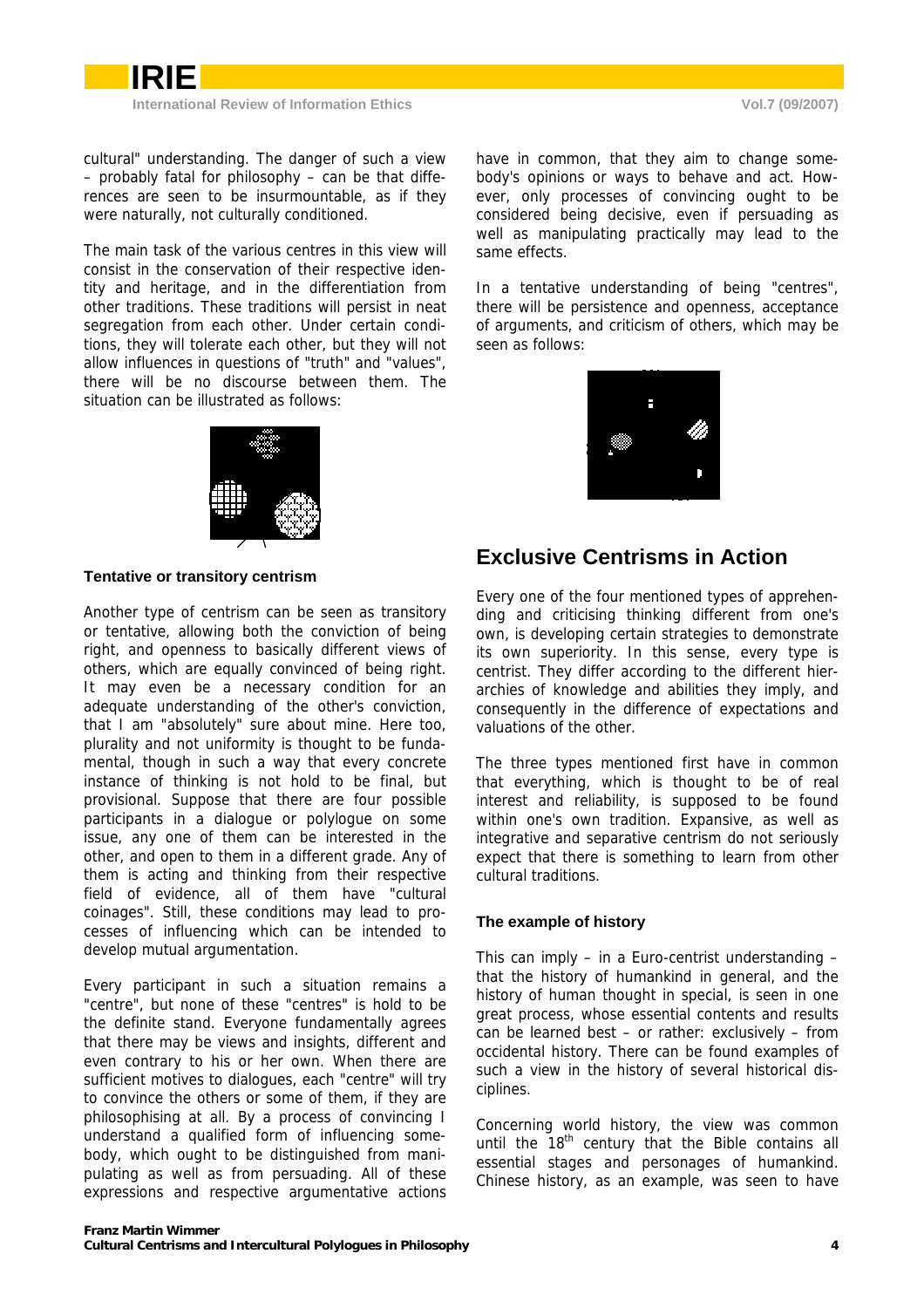<span id="page-4-0"></span>started with Noah, identified to be the "Yellow Emperor" and having founded that culture in the East, far away from the reigns of his sons Sem, Japhet, and Ham[.](#page-4-1)<sup>2</sup>

The British historian Mc Dougall once depicted more recent views within his field quite ironically, when characterising anglo-saxon traditions of the writing of history at the beginning of the  $20<sup>th</sup>$  century:

"Once upon a time the historical profession was more or less united, at least in the Englishspeaking world. Professional historians shared a common exposure to the classical and Christian traditions, a common Anglocentric perspective, and a common interpretive theme: the progress of freedom. This, of course, was the liberal or 'Whig' interpretation of history that traced mankind's pilgrimage from Mesopotamia to Mount Sinai, to Runnymede, Wittenberg, and 'two houses of Parliament and a free press' – and assumed that backward peoples, if not weighed down by anchors like Hinduism, would follow the Anglo-American peoples to liberty."

This tale, Mc Dougall is thinking, cannot be told any more in such a way:

liberal institutions, and decolonization forced own terms."<sup>3</sup> "This vision held sway until the cataclysm of 1914-18 made belief in progress more difficult to sustain, the Great Depression eroded faith in consideration of non-Western cultures on their

One may wonder whether the same could be said about some politicians of today, when talking about developmental goals and means.

### **The example of philosophy**

-

Concerning philosophy and its developing in the singular, the German idealist Hegel's view still may be with us. He was describing the activity of "the spirit" as being a unique progressive movement of self-development, in a very vivid metaphor. That movement Hegel sees as a series of developments, which together are not summing up to a straight line, but to a circle, whose periphery is made by a

ding that th[es](#page-4-2)e "*many circles*", forming the one lot of circles.<sup>4</sup> It is decisive for Hegel's understangreat circle of philosophy, are seen to be exclusively occidental. There is, say, scepticism as one of the "*spirit's*" realisations, such that a peripheral circle can be symbolised by the name of "Sextus Empiricus", but there is none by the name neither of "Nagarjuna" nor of "Wang Chong", both also being sceptics in their respective contexts. Hegel explicitly does exclude such a possibility. "So called oriental philosophy" is none of his business when describing the philosophy of humankind – it is only "something preliminary", which has to be dealt with for the sole reason to show "why we do not treat it in a more extensive way, and how it is related to the concept of true philosophy".5

The reason as seen by Hegel is: Philosophical thinking everywhere realises in particular, especial ways. But not everywhere such thinking will gain solidity. In "*oriental intuition*" the "*particular is* destined to vanish". Solid thought has its ground: the "*firm, European reason*". And it is only to abstain from such solidity wherefore "*oriental ideas*" are useful, Hegel tells us.<sup>6</sup>

Up to our days, it can be learned from Western philosophers, that "philosophy in a strict sense" can be found nowhere except in occidental tradition. One example may suffice. The German philosopher Hans-Georg Gadamer, well known in the field of hermeneutics, quite recently stated that basically it is "a question of mere arbitrariness" whether we call "the talk of a Chinese sage with his pupil 'philosophy', or 'religion', or 'poetry" – and that the same be true about Indian traditions. The "concept of philosophy", Gadamer tells us, "is not yet applicable to the great answers, given by the cultures of East Asia and India" to the fundamental questions of mankind "which have been asked for by philosophy in Europe all the time".7

It is too bad with such utterances that often – and also in Gadamer's case – we do not come to know whether they are meant to hold in the same sense for every "Chinese sage", for any "Indian tradition"

1

<span id="page-4-1"></span><sup>2</sup> Cf. Gottsched, J.C., Erste Gründe 1756, pp. 7ss.

<sup>3</sup> Mc Dougall, Walter A.: 'Mais ce n'est pas l'histoire!' p. 19

<span id="page-4-2"></span><sup>4</sup> Hegel, G.W.F.: Vorlesung über die Geschichte der Philosophie, vol. 1, p:. 33

<span id="page-4-3"></span><sup>5</sup> Hegel, op.cit., p. 111

<sup>6</sup> Hegel, op.cit., p. 136

<span id="page-4-4"></span><sup>&</sup>lt;sup>7</sup> Cf. Gadamer, Hans-Georg: Europa und die Oikoumene. pp. 67-86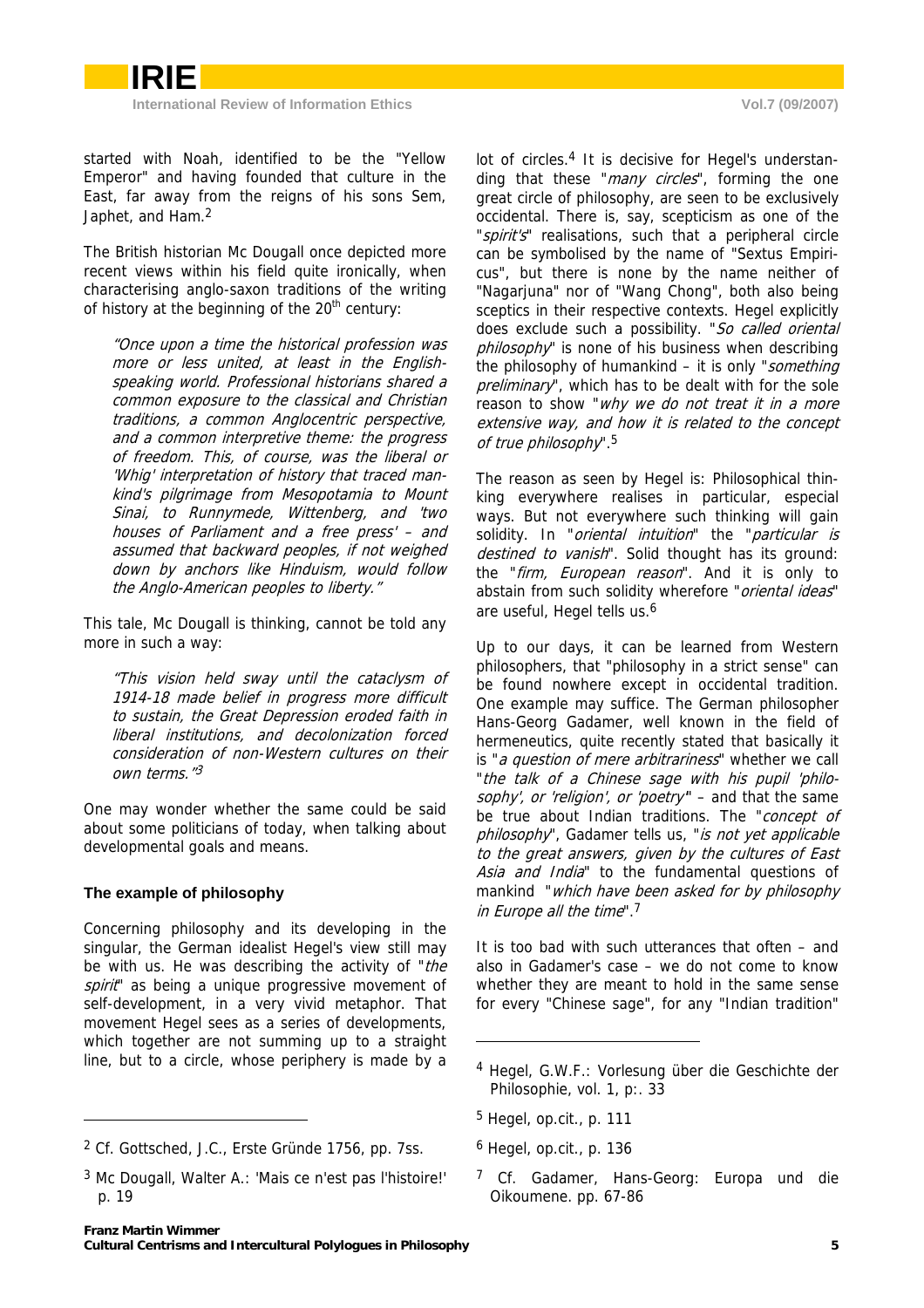<span id="page-5-0"></span>

etc. It obviously does make a difference for classifying something as philosophy, religion, or poetry, what author and what text is meant – it makes a difference in both the Eastern and the Western lore. And of course it makes a difference elsewhere, in Africa and America – everywhere.

It seems obvious to me that argumentations of Mencius and Xunzi on human nature, of Mozi on knowledge, morality and justice, of the Zhuangzi on the criteria of truth etc. are contributions to philosophy. Why such texts could indiscriminately be classified as religious, I just cannot see. And if some of such texts evidently possess poetical quality, the same is true for philosophical texts from Parmenides to Wittgenstein.

The point is not to equate one cultural tradition of philosophy with philosophy itself. Avoiding such a shortcut – which reminds very strongly to the theologian's phrase "extra ecclesiam nulla salus" - will require both the elaboration of a generic concept of philosophy, and of transcultural hermeneutics. Either can only be done, if monocentrism and exclusiveness in the understanding of the history of philosophy is overcome.

Such exclusiveness is met not only with Occidental thinkers. I may quote the answer of the director of an "Institute of Buddhist Dialectics" to the proposal, to give lectures about Western philosophy at his institute:

"I can understand why you have come to India to study Buddhist philosophy. For our tradition is indeed deep and vast. But I frankly don't see what we have to learn from you. For, Western philosophy is very superficial and addresses no important questions." 8

It of course would be interesting to know about the specific understanding of "Western philosophy" allowing this judgement. For, the very same sentence about one or the other position can be – and has been – passed within Western philosophy itself.

Exclusive forms of centrism must be expected to rise from different conditions and convictions. Sinocentrism can be met with, but Afro- and Islamocentrism and others as well. In any case, as it is with Euro-centrism, different extra-philosophical motives will have to be taken into account: religious

-

as well as nationalist and chauvinist, racist or ideological persuasions may be decisive.

## **Consequences and Tasks. The Model of a Polylogue**

The first consequence considering the situation of globalised humankind with basically different regional ways of thinking consists in a (self-) critical evaluation of philosophy as a profession. We have to acknowledge that any professional training of philosophers, that equates the general term "philosophy" with the culturally bound term "occidental philosophy" is misleading. Such an equation has been the normal case with almost all professional philosophers for a long period. So, it will be no easy task, since as a necessary precondition for it – by far not a sufficient one – Euro-centrism has to be criticised and developed into a general criticism of centristic ways of thinking, and moulded into a theory of noncentristic philosophy.

The relevance of cultural traditions for the present and the future has to be analysed. The first step, again, will be to reconstruct different traditions of thought in a comprehensive and differentiated way. In this field contemporary African philosophers have done pioneering work. However, if their work is not limited to provide better self-understanding, but to lead to better understanding between persons of different cultural coinage, new categories and concepts must be elaborated. This will be a continuation of the project of European enlightenment with different means, not by relying on a unique method of sci[e](#page-5-2)nce, but by creating a polylogue<sup>9</sup> of traditions.

Different degrees and forms of the influence of one or more traditions upon other traditions have to be distinguished. For the purpose of an illustration, let us take the case of, say, four relevant traditions: A,

<span id="page-5-1"></span><sup>8</sup> The Ven. Gen Lobzang Gyatso, quot. by: Jay L. Garfield: .: Empty Words, p. 229

<span id="page-5-2"></span> $9$  I am talking about "polylogues" rather than "dialogues" to indicate that many sides, not just two can be involved. Though the "dia-" in "dialogue" means "in between", and does not linguistically imply "two", association is common that a dialogue is between two persons or positions. Even comparative philosophy often tends to twofold, not manifold comparisons and dialogues. Here, the term "polylogue" is used in the sense that many persons, coming from many philosophical traditions, go into discourse with each other on one topic or problem.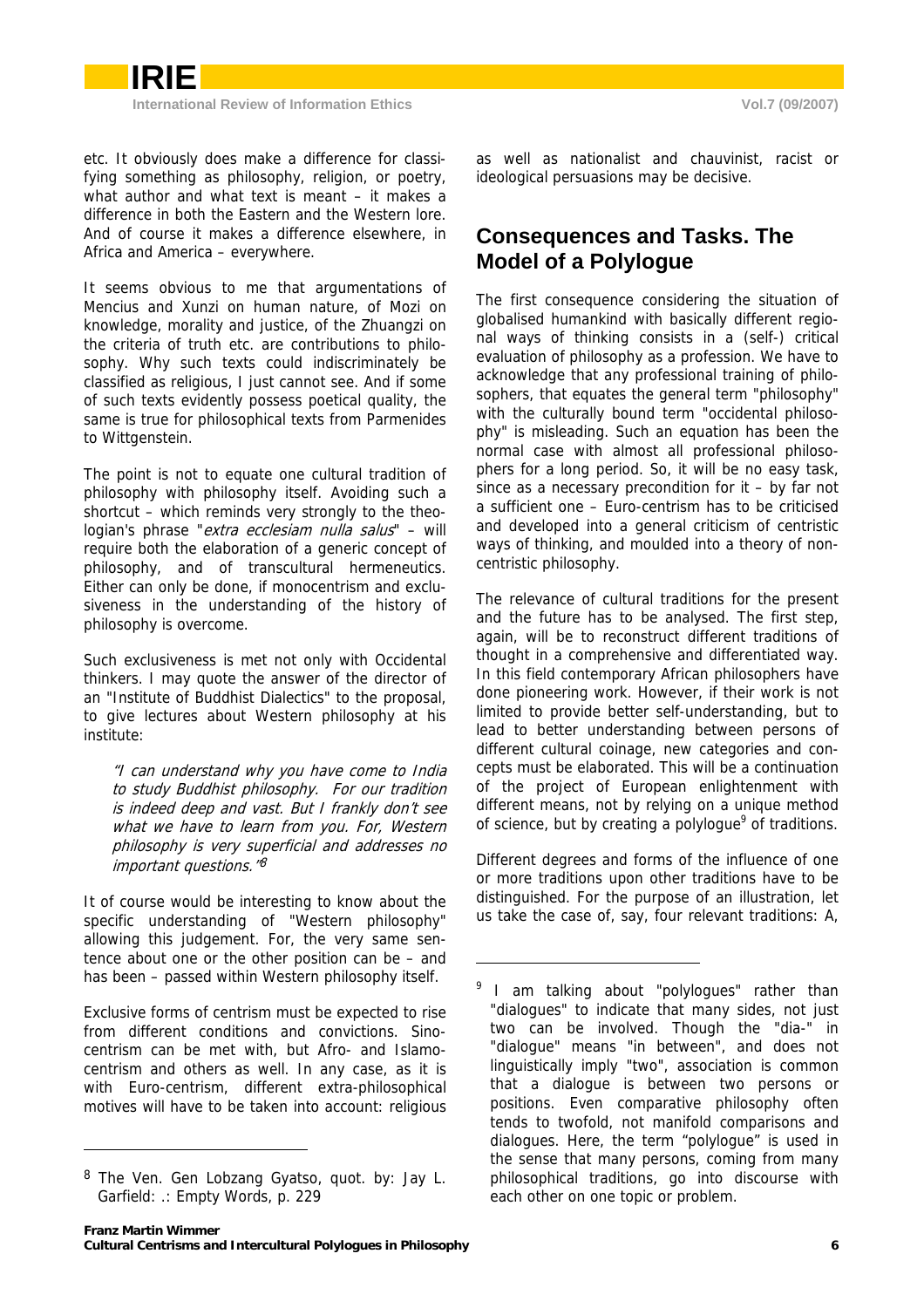<span id="page-6-0"></span>B, C, D.<sup>10</sup> Between all of these traditions there might be unil[ate](#page-6-1)ral  $(\Rightarrow)$  or bilateral  $(\Rightarrow \Leftarrow)$  influences. Under these conditions we can formally distinguish the following models:

### **Unilateral centristic influence: monologue**

 $A \Rightarrow B$  and  $A \Rightarrow C$  and  $A \Rightarrow D$ 

Such an "ideal" monologue of "A" towards "B", "C" and "D" would look like that:



There are no influences whatsoever, coming from others in the direction to "A". Second, there is indifference and ignorance on the part of all others. Third, the influence of "A" equally works in any direction. Fourth, there is imagined one and only one intention of influencing going to all directions.

It is to be doubted that any of these features of the model ever occurs in real discourse. However, real processes can be intended to come close to such a model. There are unilateral conceptions of absolute superiority, as we have discussed with respect to "centrisms". They may, e.g., result in lack of "South-South" dialogues in philosophy. And there was, and perhaps still is, the concept of "the white man's burden" to act into all regions and directions in order to baptise or to "civilise" the rest of the world.

However, the idea itself is not realistic. Can it be something like a regulative ideal? One would have to hold a very strong presupposition to believe that – one would have to be sure that "A" is right in every respect where there are differences with others. I doubt whether this ever could be shown by culturally independent means.

-

Historically, the following models seem to be more realistic.

### **Unilateral and transitive influence: extended monologue**

$$
A \Rightarrow B \text{ and } A \Rightarrow C \text{ and } A \Rightarrow D \text{ and } B \Rightarrow C
$$

In this stage, no dialogues are necessary, although by the double sided influence on C (from the side of A, as well as from B) comparative descriptions between A and B will become possible. For the tradition A, in this case, every other tradition remains "barbarian"; B ignores D, C also ignores D. But B imitates A and therefore "civilises" C with concepts partly derived from A.

### **Partially bilateral and multilateral influence: dialogues**

There are many logically possible stages from A  $\Rightarrow \Leftarrow$  B and A  $\Rightarrow$  C and A  $\Rightarrow$  D via A  $\Rightarrow \Leftrightarrow$  B and A  $\Rightarrow$  C and A  $\Rightarrow$  D and B  $\Rightarrow$  C up to the contract of the contract of the contract of the contract of the contract of the contract of the contract of the contract of the contract of the contract of the contract of the contract of the contract of the cont A  $\Rightarrow \Leftrightarrow$  B and A  $\Rightarrow \Leftrightarrow$  C and B  $\Rightarrow \Leftrightarrow$  C and B  $\Rightarrow \Leftrightarrow$  D and  $C \implies D$  and  $A \implies D$ 

Between each of these models several stages can be distinguished. We can skip listing all of them. Partially bilateral and multilateral influences are processes of selective acculturation. For tradition A, some other traditions are not "barbarian" any longer, they become "exotic". The same holds true for B, C, and D in an increasing manner, but mutual influencing is never complete. The stage symbolised in the last paradigm represents a polylogue between all relevant traditions with the exclusion of D. In this situation, comparative philosophy is firmly established.

Let us now imagine an "ideal" polylogue between "A", "B", "C", and "D".

### **Complete multilateral influence: polylogues**

A  $\Rightarrow \Leftarrow$  B and A  $\Rightarrow \Leftarrow$  C and A  $\Rightarrow \Leftarrow$  D and B  $\Rightarrow \Leftarrow$  C and  $B \implies D$  and  $C \implies D$ 

There are influences from all sides to every tradition; everyone is interested in every other; all of the influences are working with equal intensity. There is one and only one intended influence from every stance to any other. The situation looks like that:

<span id="page-6-1"></span> $10$  It is not at all evident in a given discussion that there will be unanimous agreement about what "A,B,C,D" means, nor about what traditions are relevant. If, e.g., in a quarrel about human rights Confucianist as well as Occidental and Islamic conceptions of man are confronted to each other, the "muntu"-concept from African traditions also has to be reflected upon – and such a list of candidates may get long.